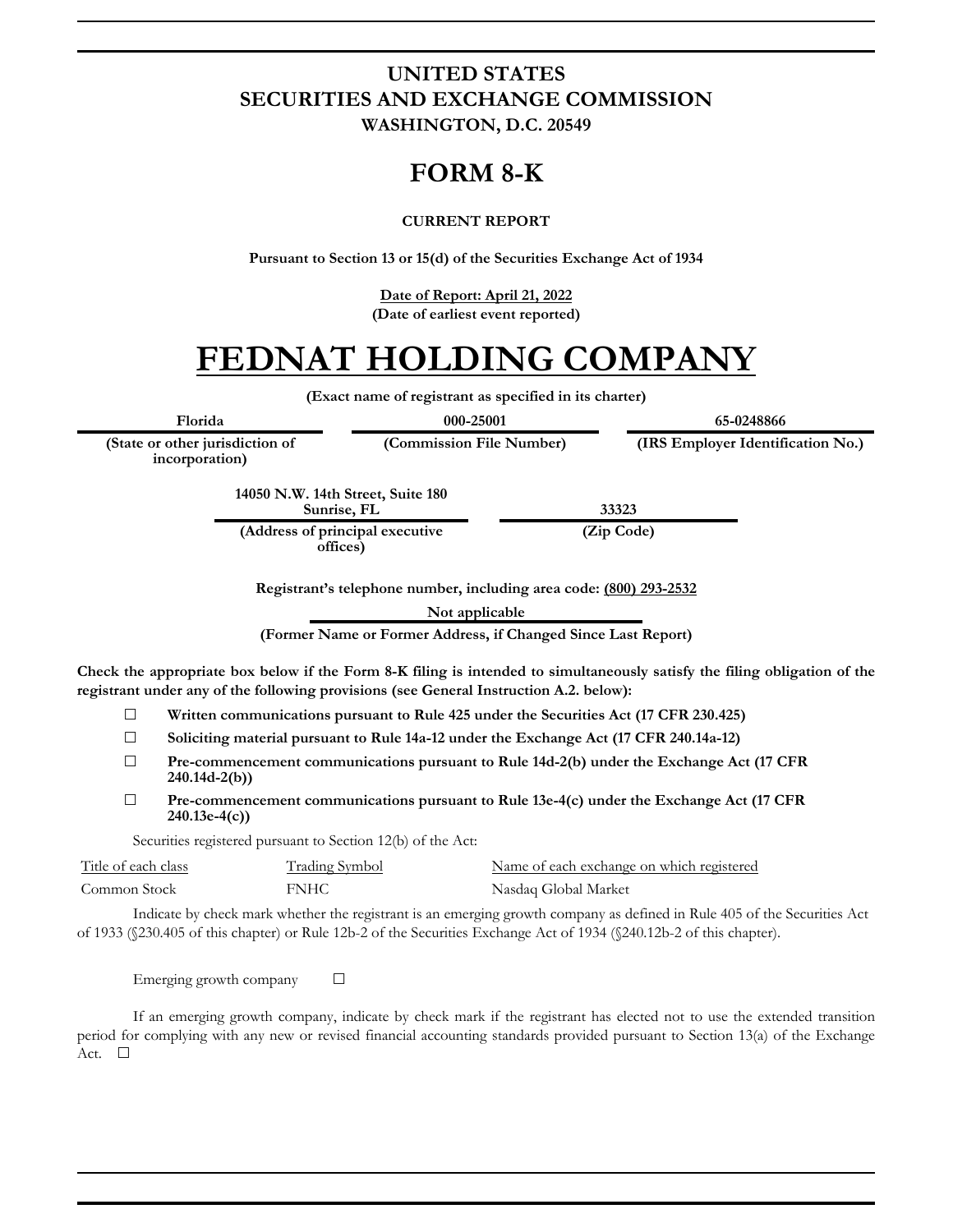#### **Item 1.01. Entry into a Material Definitive Agreement**

On April 21, 2022, FedNat Holding Company (the "Company") and its wholly owned insurance carriers, FedNat Insurance Company ("FNIC"), Maison Insurance Company ("MIC") and Monarch National Insurance Company ("MNIC," and together with FNIC and MIC, the "Carriers"), entered into a consent order (the "Order") with the Florida Office of Insurance Regulation (the "OIR"). Pursuant to the Order, the Company and the Carriers have agreed to file with the OIR by April 29, 2022 a plan to demonstrate the Company's ability to secure and maintain a financial strength rating acceptable to the secondary mortgage market (please see the discussion under Item 7.01 below), acquire sufficient reinsurance as of its July 1, 2022 renewal, support its existing business via the securing of additional capital, and address its non-Florida losses and policies. With respect to reducing its books of business, the Company's plans may include the potential acceleration of the exit of non-Florida states along with exploring a reduction in its existing policies within Florida, or a combination of both, subject to regulatory approvals.

#### **Item 7.01. Regulation FD Disclosure.**

On April 15, 2022, Demotech, Inc. announced that the Financial Stability Rating ("FSR") of FNIC was being downgraded to "S," or "Substantial." The FSR of MNIC remains at "A," "Exceptional." As previously reported, the FSR of MIC, whose business was primarily in Texas and Louisiana, was withdrawn in connection with the run-off of MIC's insurance operations beginning in the fourth quarter of 2021.

The downgrade may, among other things, cause the Company's products to be unacceptable to mortgage lenders and prevent agents from selling and servicing FNIC products, and impact the Company's ability to obtain reinsurance. As a result of these and other factors, the Company currently anticipates that it will report in its Annual Report on Form 10-K for the year ended December 31, 2021 the Company's determination that there is substantial doubt regarding its ability to continue as a going concern under generally accepted accounting principles ("GAAP"). The Company continues to explore strategic alternatives in an effort to increase its capital resources to support its insurance carriers in the interest of policyholders and preserve value for the Company's other stakeholders. There can be no assurances, however, that the Company will be able to accomplish any such alternatives. Further, the Company did not assume the successful execution of such strategies and action plans, because they are not fully within the Company's control, in assessing its ability to continue as a going concern.

#### **Item 9.01. Financial Statements and Exhibits.**

#### (d) Exhibits.

104 Cover Page Interactive File (the cover page tags are embedded within the Inline XBRL document).